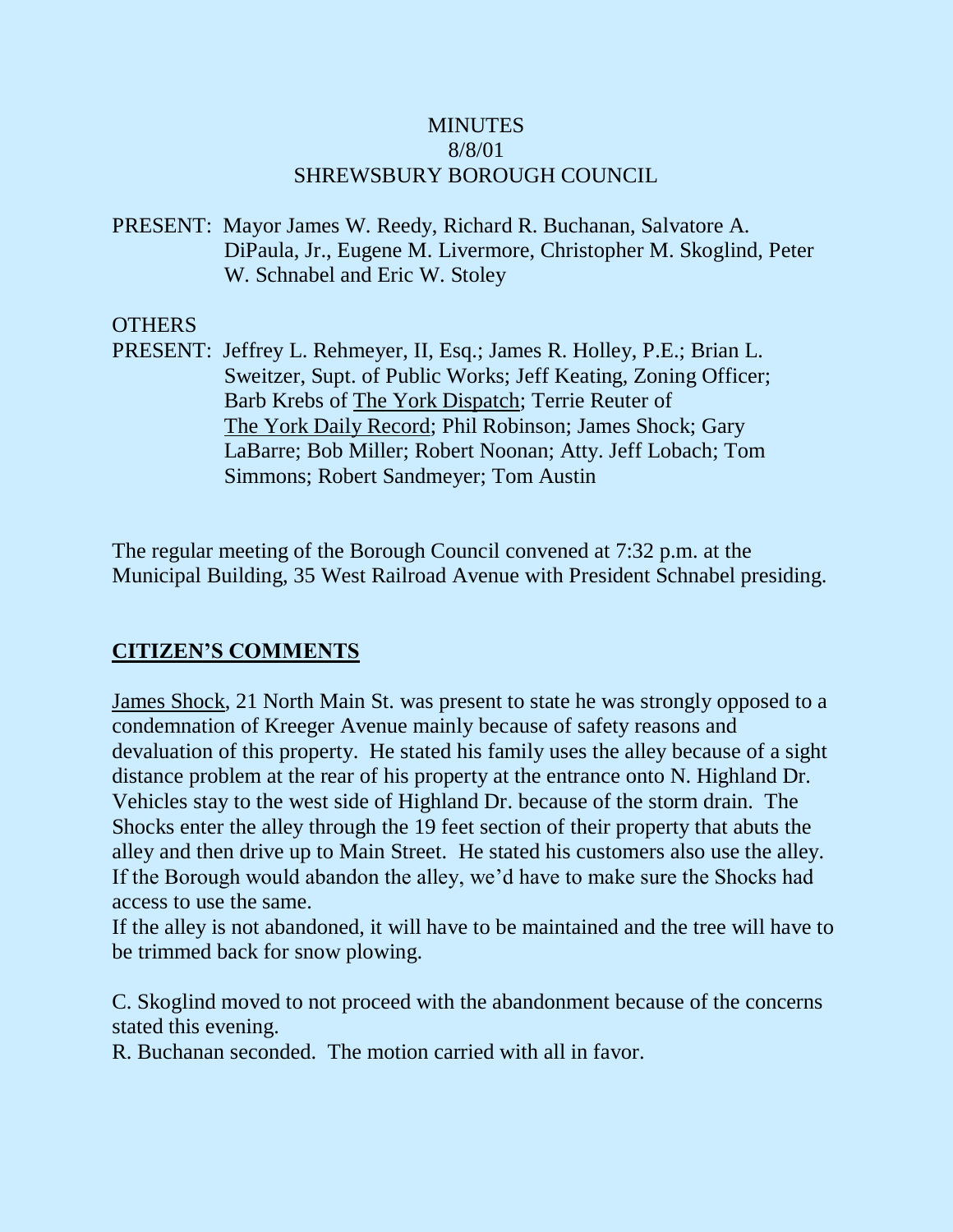Gary LaBarre stated the agreement between the Borough, Township and the radio communications group was forwarded to Jim Holley and Brian for review. Gary has gotten the equipment list together and will provide it to M. Ridgely.

Bob Miller of 52 N. Main St. asked if the Council felt the fire siren noise level could be toned down since the firemen have pagers.

Buck will ask Chief Childs about the noise level requirement.

# **APPROVAL OF MINUTES**

S. DiPaula moved to approve the minutes of the July 11, 2001 meeting. R. Buchanan seconded. The motion carried with all in favor with E. Stoley abstaining as he was absent last month.

# **APPROVAL OF EXPENDITURES AND REPORT OF ACCOUNTS**

C. Skoglind moved to approve the expenditures and report of accounts for July. E. Stoley seconded. The motion carried with all in favor.

# **BILLS**

- Velda Nickell bookkeeping services for July \$400.00
- Lobar Associates retainage from renovations \$31,883.44
- James R. Holley & Assoc. streets \$72.50; general engineering \$1,883.71; Southern Farms sewer replacement \$3,019.23;
- Murphy & Dittenhafer period  $6/1 6/30$  \$1,605.87
- CGA Law Firm water account through 6/26 \$467.00; sewer account \$641.00; general account \$3,679.95

The Murphy and Dittenhafer invoice includes a charge from Barton Associates for HVAC in the amount of \$537.50. The Secretary was directed to find out what the charge was for and what time period.

C. Skoglind moved to approve payment of the above bills with the exception of the charge by Barton Associates on the Murphy and Dittenhafer invoice.

E. Stoley seconded. The motion carried with all in favor.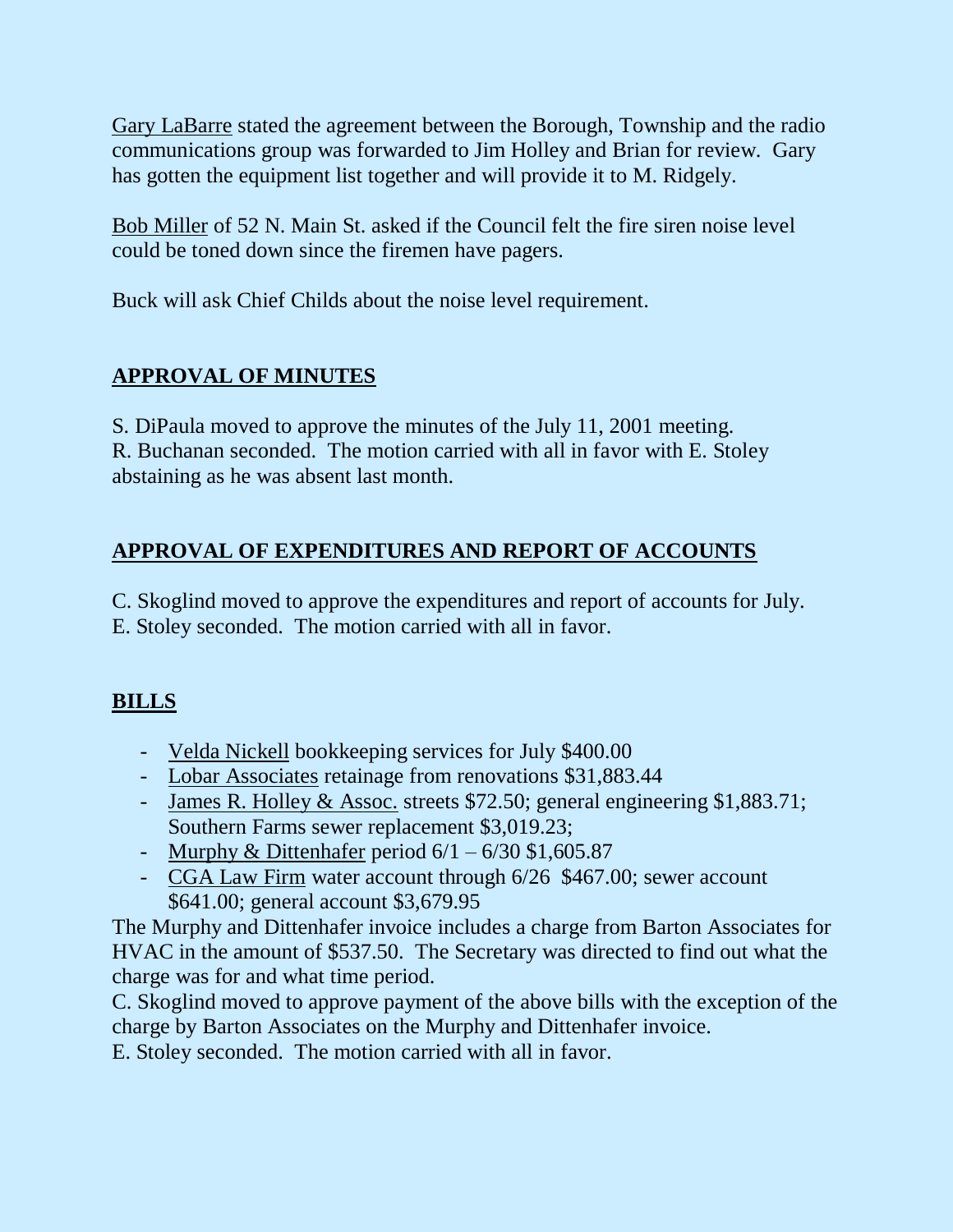## **SUBDIVISION AND LAND DEVELOPMENT BUSINESS**

## Shrewsbury Commercial Center – reverse subdivision plan #2001-2 (final)

This plan joins five parcels to make two: a seven acre tract west of Mt. Airy Road and a 20 acre parcel area east of Mt. Airy Road where the shopping center will be built.

(Motion for approval was made under land development discussion.)

Shrewsbury Commercial Center – land development plan #2001-3 (preliminary)

This area is east of Mt. Airy Road, west of I-83 and north of Forrest Avenue. The Giant Food Store will build a store and there will be 25,000 sq. ft. of small in-line retail and four pad sites. A DEP permit needs to be obtained to relocate and rechannel 400 feet of stream. A biologist is working with the developer. The storm water pond will be lined with an impervious surface (clay liner). The parking lot runoff will be filtered through a stone filter, sand and then a vegetative bed. The roof runoff will be piped into a basin and then into Deer Creek.

Traffic: A right turn lane will be added on Forrest Avenue to turn right onto Mt. Airy Road and the turning radius will be widened. A left-turn lane will be added on Mt. Airy Road for turning left onto Cardinal Drive. There will be an access northbound on Mt. Airy Road into the shopping center across from Cardinal Drive. The main ingress/egress for the shopping center will be across from Northbrook Lane. Council is asking the developer to pay for a traffic signal there now if PennDOT warrants one is necessary. If PennDOT does not warrant a traffic light now and should one become necessary in the future the Borough will insist the developer pay for the light. The island proposed across from Cardinal Drive to block motorists from coming straight out of Cardinal Drive into the shopping center will be widened to make that more defined. There will also be a left turn lane on Mt. Airy Road heading south to access the shopping center across from Cardinal Drive. The left-turn lane traveling east on Forrest Avenue to turn left onto Mt. Airy Road will be lengthened.

Water: The water committee, Eng. Holley and Sol. Rehmeyer are comfortable with the development agreement concerning our water sources. One spring will remain and two test wells have been drilled which the hydrogeologist feels will provide 30 to 35 gallons per minute. The current permit for the springs is 105,000 gallons per day. These two wells will pump into the wet well. Once the wells are drilled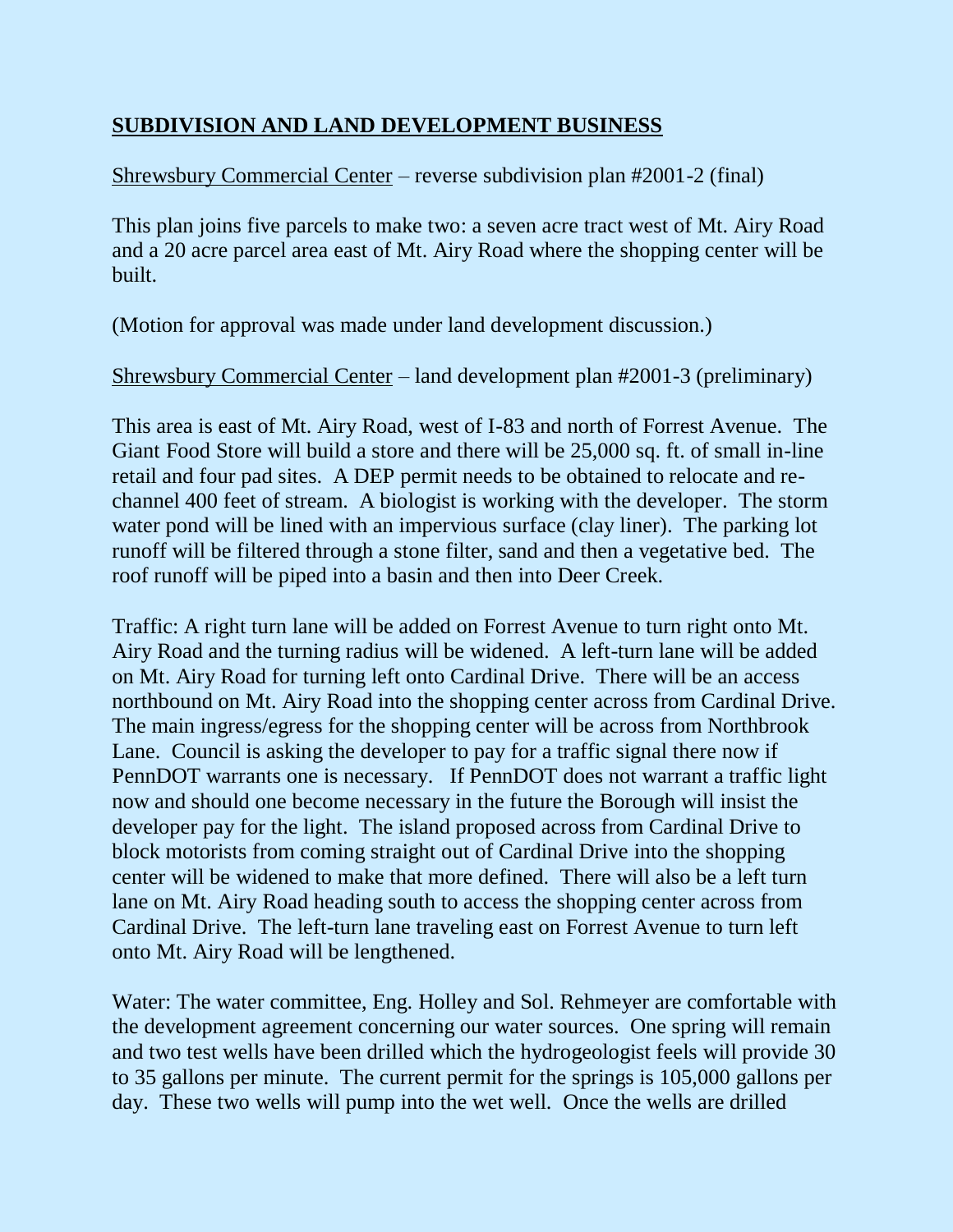deeper, they could produce more water. The developer must provide the equivalent – 105,000 GPD. After the developer receives preliminary approval on the land development they must then develop the wells and be in final operation before final land development approval can be given. DEP feels the two deep wells will be less likely to be contaminated and are safer than surface springs. The access to the well house is satisfactory. The current agreement for use of the springs will expire; there is a clause in the new agreement that the lease for water rights is perpetual. The developer stated the area to the east and south of the detention pond will not be developed.

Resident and wellhead protection committee member, Robert Noonan, spoke against the development.

Eng. Holley stated he needed to check the storm water runoff plan comments and they need a soil erosion permit.

R. Buchanan moved to recommend approval of the final reverse subdivision plan  $#2001-2.$ 

C. Skoglind seconded. E. Stoley added a caveat as follows: Irregular lots were created at the request of the property owner and this should be considered if a variance is requested in the future.

Roll call vote:

| <b>Buchanan</b> | yes, in favor  |
|-----------------|----------------|
| DiPaula         | yes, in favor  |
| Livermore       | yes, in favor. |
| Schnabel        | yes, in favor  |
| Skoglind        | yes, in favor  |
| Stoley          | yes, in favor  |

R. Buchanan moved to recommend approval of the preliminary land development plan #2001-3 contingent on the necessary permits being obtained, compliance with the comments of James R. Holley & Assoc., the York County Planning Commission and the Development Agreement. C. Skoglind seconded.

Roll call vote: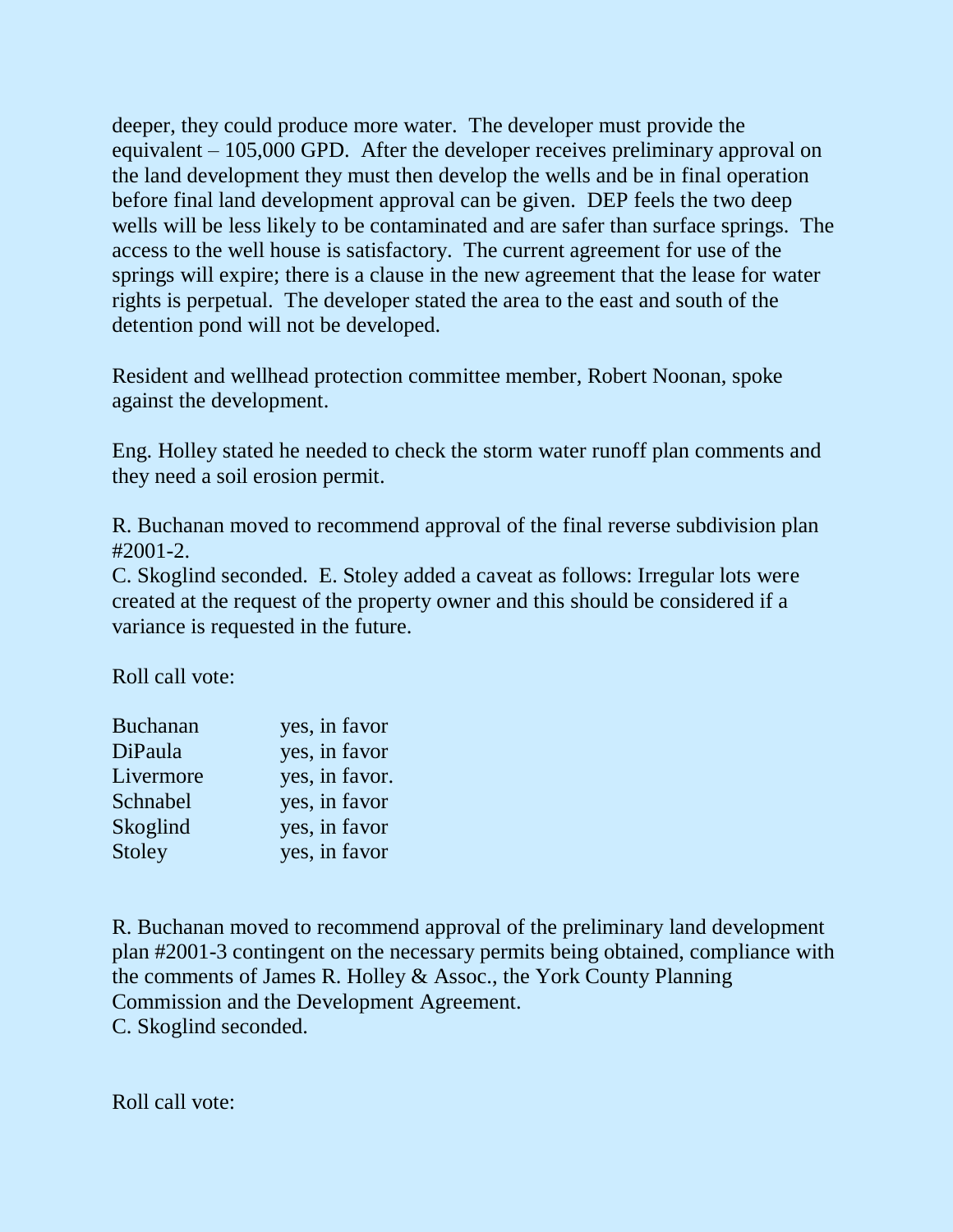| <b>Buchanan</b> | yes, in favor |
|-----------------|---------------|
| DiPaula         | yes, in favor |
| Livermore       | yes, in favor |
| Schnabel        | yes, in favor |
| Skoglind        | yes, in favor |
| Stoley          | yes, in favor |

E. Stoley moved to authorize the execution of the Development Agreement. C. Skoglind seconded.

Roll call vote:

| <b>Buchanan</b> | yes, in favor |
|-----------------|---------------|
| DiPaula         | yes, in favor |
| Livermore       | yes, in favor |
| Schnabel        | yes, in favor |
| Skoglind        | yes, in favor |
| Stoley          | yes, in favor |
|                 |               |

## Billy Stumbo Rezoning Request

The York County Planning Commission indicated the rezoning would be spot rezoning.

## Covington Ridge

The letter of credit was received but it expires in one year.

C. Skoglind moved to authorize the Secretary to send a letter to PennDOT that the Borough would adopt the right of way along Valley Road and then dedicate the right of way to PennDOT.

R. Buchanan seconded. The motion carried with all in favor.

The mylar of the final plan was executed.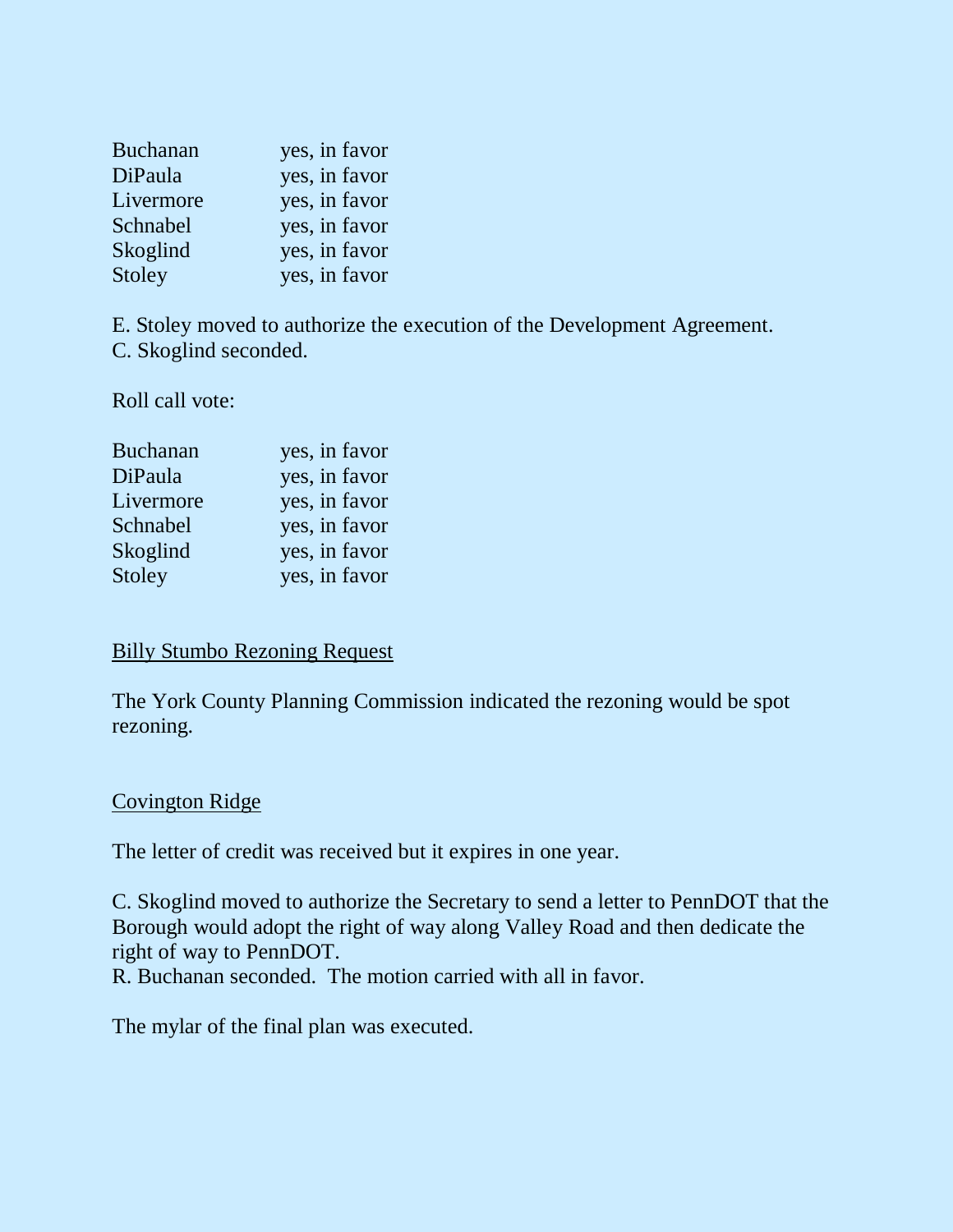## **Zoning Officer** – Jeff Keating

The report for July is on file.

## **Water & Sewer** – Richard R. Buchanan

#### Agreement with GPU for Electric at New Pump Station on Valley Road

R. Buchanan moved to authorize the execution of the agreement with GPU to provide electric service to the new pump station on Valley Road. E. Stoley seconded. The motion carried with all in favor.

The cost to provide the electric service will be split between the Borough and the developer.

#### Water Levels

Despite the dry conditions, all water sources are operating as usual without significant drawdown. Six of the seven wells have the same water levels as in January.

Deer Creek and Trout Run Generators

Fences were installed at these locations at a cost of \$4,800.00.

#### Sewer Infiltration

Several leaks or infiltration in the lines were recently televised. After this week, we are finished televising for the year and will begin repairing the problems.

#### Southern Farms Sewer Line Replacement

The specifications are out for bid and the pre-bid meeting is August 10.

Market Square Sewer Backup

The Chinese restaurant has a grease trap but they are not cleaning it out and they will be billed for the cleaning and the Public Works Department's time.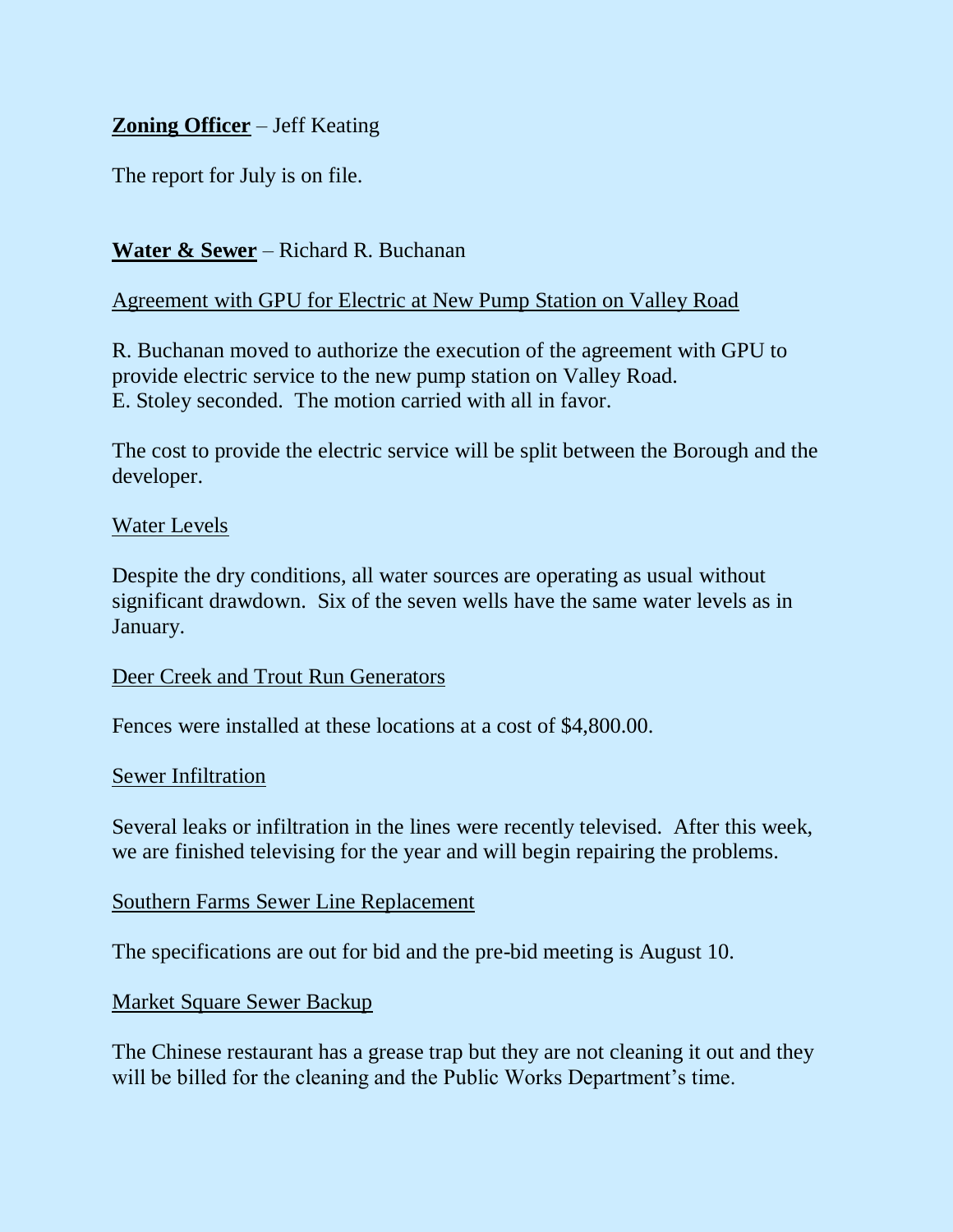#### Non-compliance at 437 S. Main St. – restaurant

Another restaurant opened up and no grease trap has been installed. The owner of the property was told a trap was needed. A violation notice will be sent to the owner.

#### Southern Die Casters

The sewer line was capped off and the pit is being pumped out regularly.

#### Water Source Grant

The Borough received a grant of \$50,000 for our wellhead protection work.

## **Public Roads and Lighting** – Christopher M. Skoglind

#### Paving Project

We have not heard from Pflumm Contractors about paving West Forrest Avenue. This work should be done before school starts. It was decided that the bids should be received in April in the future and they should include a penalty clause.

#### New Radios

Brian got a quote for new radios for the trucks, office and portables.

## **Public Lands, Buildings and Finance** – Michael W. Ridgely

## New Pavilion at Playground

Brian reported Labor and Industry is requiring a lot more work. Paving needs to be done near the pavilion for handicapped persons; emergency lighting inside and outside; handicap railing in the restrooms, etc. The additional items will run about \$15,000 over the amount of \$85,000 received from the insurance company.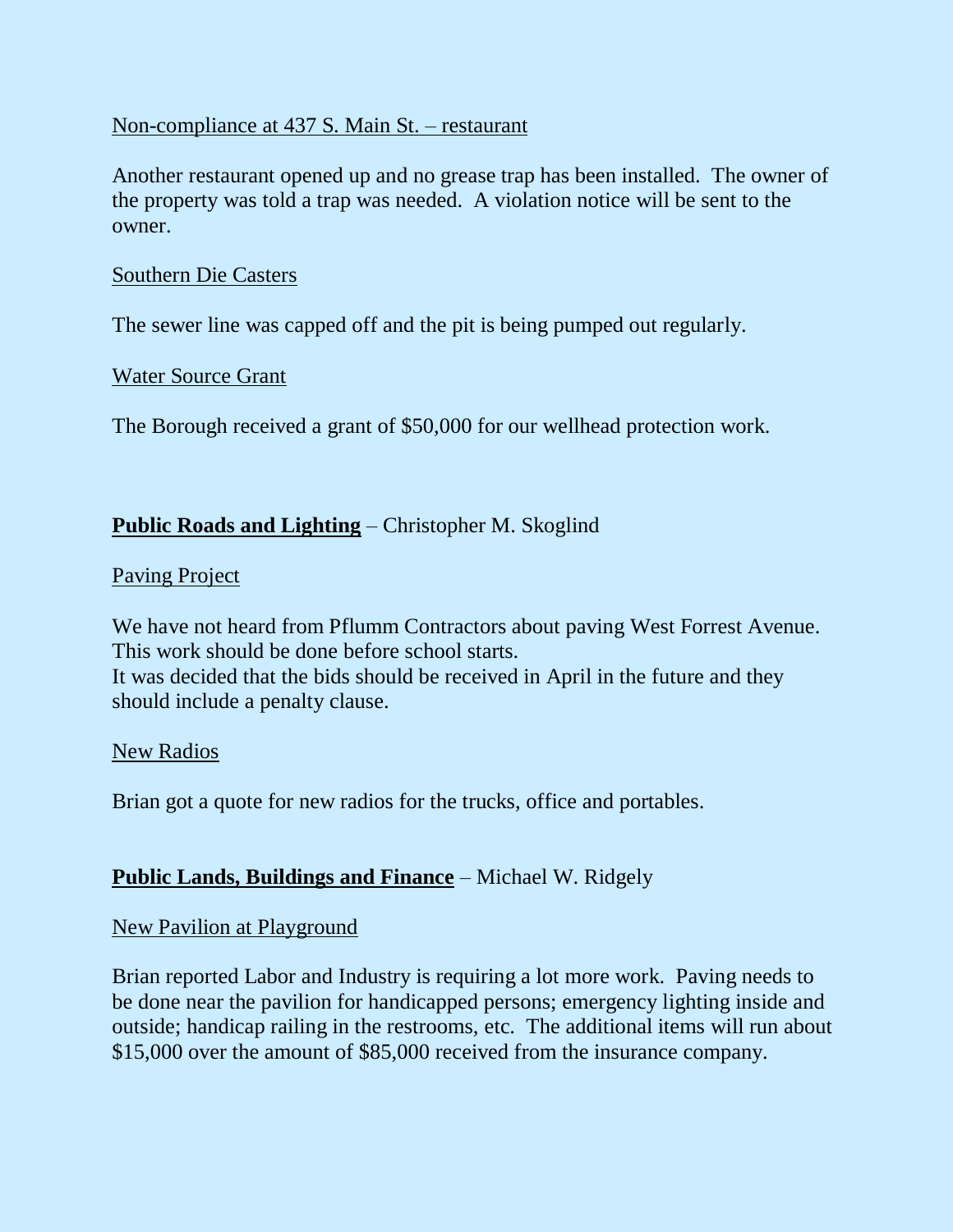## Payment to C.B. Structures for Pavilion

Eng. Holley recommended the amount of \$4,000.00 be retained with payment in the amount of \$38,730.00 being sent to C.B. Structures, Inc.

R. Buchanan moved to approve the amount of \$38,730.00 to C.B. Structures, Inc. E. Stoley seconded. The motion carried with all in favor.

## Insurance Program

C. Skoglind reported that he and E. Stoley met with the Borough's insurance agent. We will remain with Penn National Insurance, the Y2K endorsement is being removed, errors and emissions amount will be increased to \$10,000.00 at all pumping stations, rental reimbursement for the smaller trucks will be added. Prices were obtained to increase the umbrella amount from \$1,000,000.00 to \$5,000,000.00 (\$3,200.00) and \$10,000,000.00 (\$5,700.00).

C. Skoglind moved to approve the increase in the amount of the umbrella from \$1,000,000.00 to \$5,000,000.00.

E. Stoley seconded. The motion carried with all in favor.

## **ENGINEER'S REPORT**

Eng. Holley reminded Council that Brian is loaded down with projects and more and more responsibility is being placed on municipalities.

## **SOLICITOR'S REPORT**

Allied Trailers

Sol. Rehmeyer requested an executive session be held to discuss the possible litigation.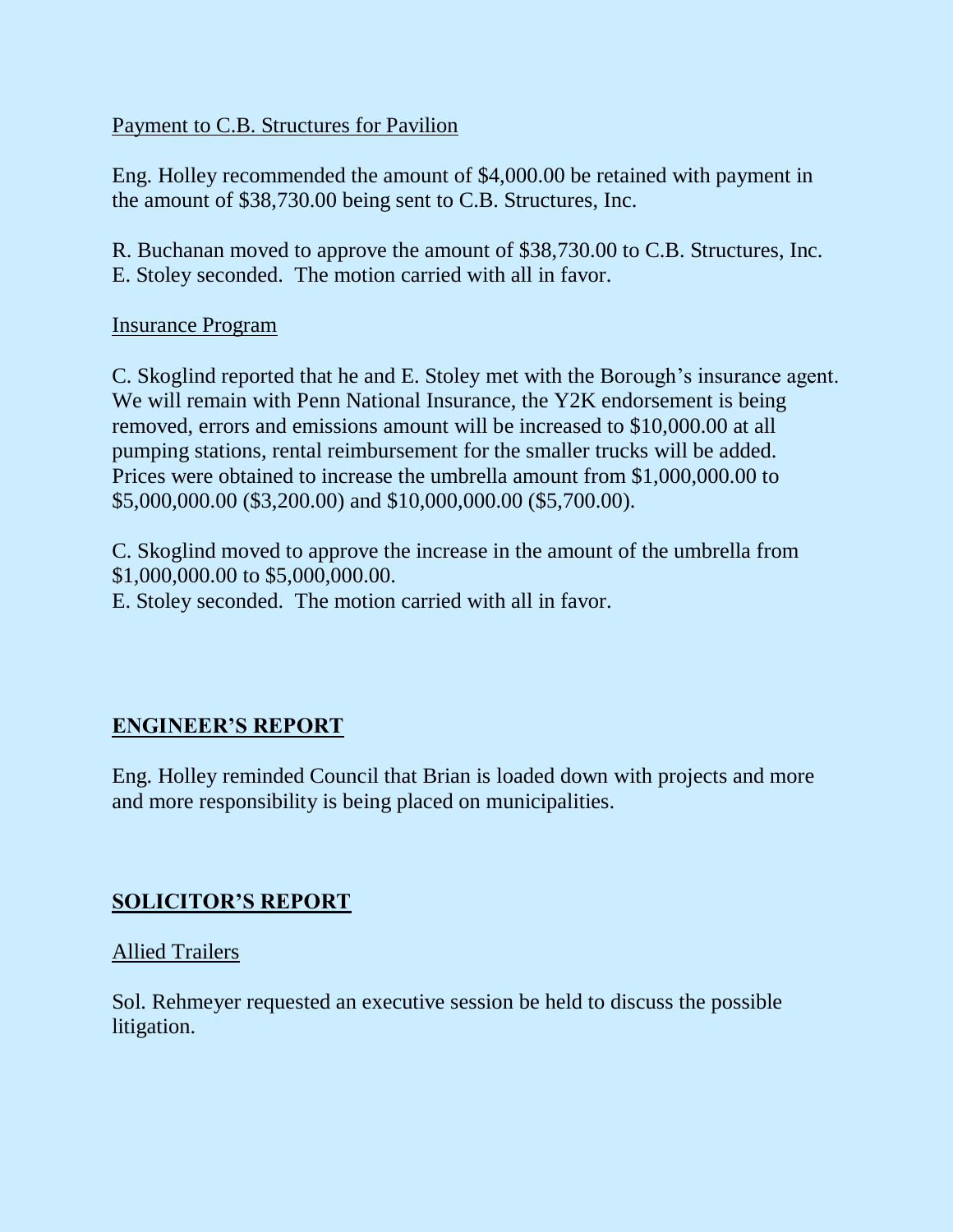## **Public Safety, Welfare and Personnel** – Salvatore A. DiPaula, Jr.

#### Personnel Meetings

The meetings will be held on September 19 beginning at 7:00 a.m.

## **Secretary's Report** – Cindy L. Bosley

#### Liquid Fuels Audit

The Auditor General's office conducted an audit for the years 1999 and 2000 and there were no findings.

#### Annual Appreciation Dinner

The dinner will be on Friday, November 16 at the fire hall.

#### Open House

The open house will be held on Saturday, September 8 beginning at 10:00 a.m.

## Utility Billing Software

A demonstration will be given the last week in August on the new software.

## **York Area Earned Income Tax Bureau** - Eugene M. Livermore

## **Recreation/Regional Recreation** – Eric W. Stoley

Eric reported a peer-to-peer grant application is underway and there is a new slate of officers on the Board: Henry Young is now the Chairman. The open director's position will be filled soon.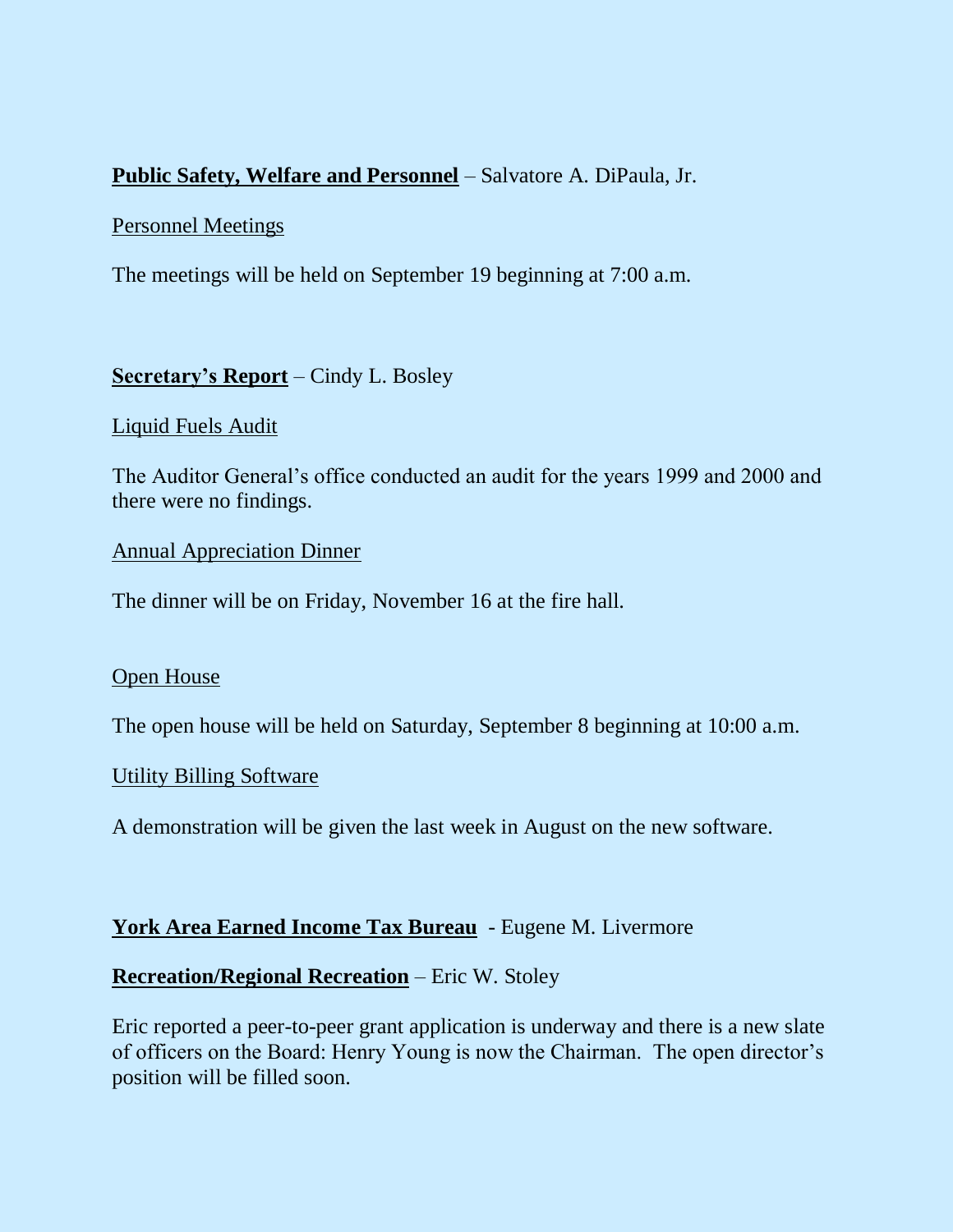## **Planning Commission/Regional Planning Commission** – Eric W. Stoley

Hopewell Township expressed ideas on how they plan to develop the landfill site on Plank Road.

## **Southern Regional Police** – Richard R. Buchanan

Buck reviewed the report for July. E. Livermore questioned the speed sign on South Main Street in that it says the speed limit is 35 mph and may be in error.

#### Replacement Police Vehicles

Buck presented a chart showing the maintenance cost for police vehicles. The reconditioned vehicles don't hold up to wear and tear. The police commission is recommending two replacement vehicles be purchased out of the building fund that each Borough agreed to contribute \$20,000 into yearly and then give the remaining money back to the Boroughs. There is \$127,230.83 in the PLGIT building fund account less vehicles at \$43,996.00 each Borough would receive \$41,617,42.

E. Stoley moved to approve the purchase of the two police vehicles from the PLGIT building fund account with the balance being split between New Freedom and Shrewsbury Boroughs.

C. Skoglind seconded. The motion carried with all in favor.

## Contributions Breakdown

Buck presented information on the cost sharing breakdown and he is recommending the 40% not be split equally. He is recommending the 40% split between the three Boroughs be based on an average of the other three categories; 25% prorated based on the current population; 25% prorated based on the last year's percentage of police patrol time in each Borough; and 10% prorated based on the total road mileage within each Borough. Buck would like to see Glen Rock Borough become a full member.

Council felt it was a good idea but Buck was asked to consult with M. Ridgely.